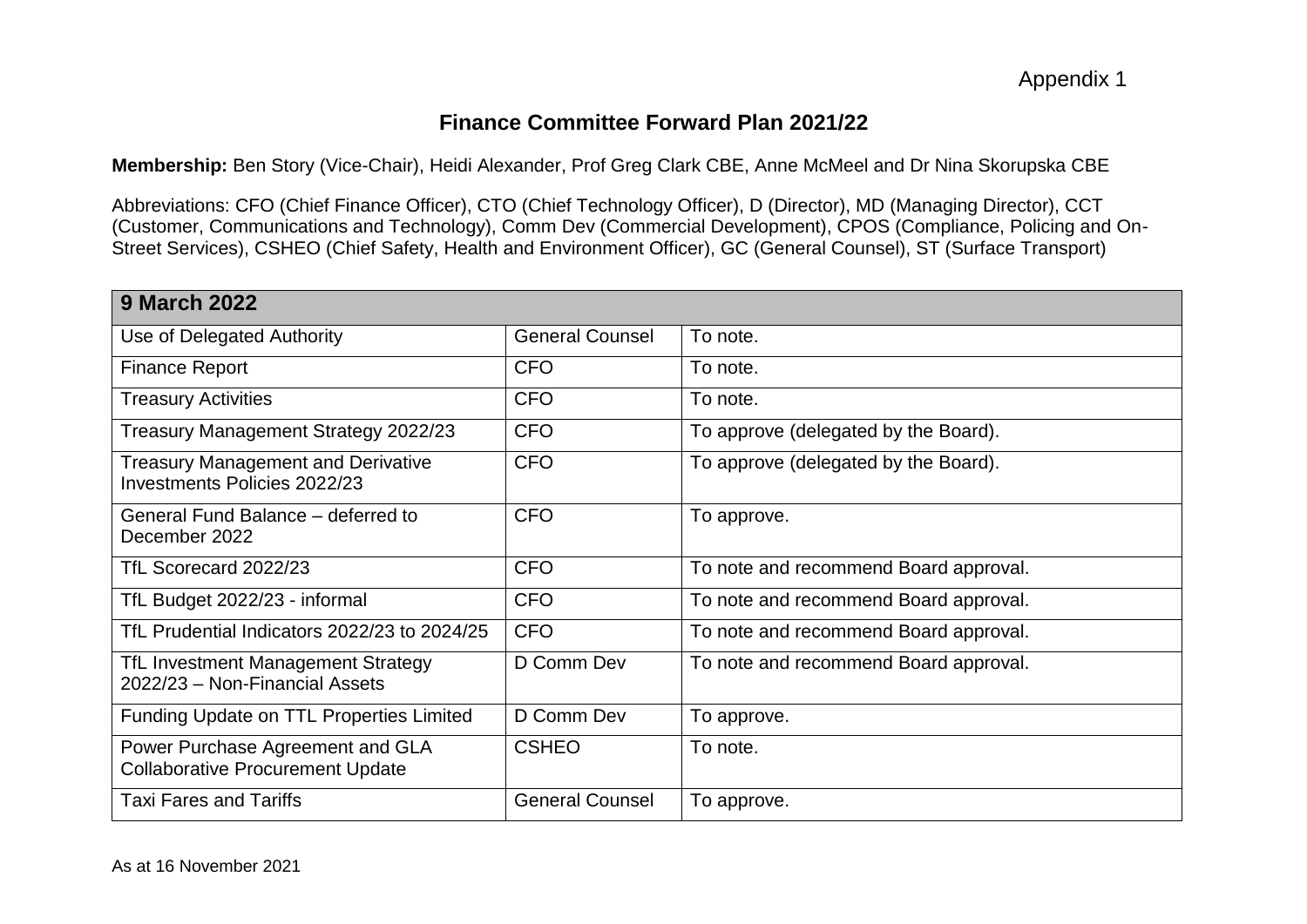### **Finance Committee Forward Plan 2021/22**

| Enterprise Risk Update -<br>Financiai<br>Sustainability (ER7) (to be confirmed) | $\mathsf{C}\mathsf{F}\mathsf{C}$<br>MD | note.<br>. U |
|---------------------------------------------------------------------------------|----------------------------------------|--------------|
|---------------------------------------------------------------------------------|----------------------------------------|--------------|

#### **Regular items:**

- Use of Delegated Authority (covers Chair's Action, Procurement Authority etc.) (General Counsel)
- Finance Report (progress against budget including revenue generation targets like fares and Commercial Development activities) (CFO)
- Business Plan (annual November) (CFO)
- Capital Strategy (annual November) (CFO)
- Budget (annual informal March) (CFO)
- Prudential Indicators Outturn (outcome from previous year September) (CFO)
- Prudential Indicators (setting for current year annual informal March) (CFO)
- Treasury Activities (semi-annual September and March) (CFO)
	- Additional updates to be provided where necessary.
- Treasury Management Strategy (annual March) (CFO)
- Treasury Management and Derivative Investments Policies (annual March) (CFO)
- Developer Income (MCIL/CIL/s.106) (annual June) (D City Planning)
- Enterprise Risk Update Supply Chain Disruption (ER5) (annual June) (CFO)
- Enterprise Risk Update Financial Sustainability (ER7) (annual March) (MD CFO) (to be confirmed)
- Enterprise Risk Update Changes in Customer Demand (ER9) (annual November) (D Strategy & CTO)

## **Additional items to be scheduled:**

- Spending Review Issues (e.g. Business Rates Devolution) (CFO)
- Income Generation Proposals (CFO & CCT)
- Securing New Income Streams (CFO & CCT)
- TfL Strategy on Working Capital
- Commercial Development: Royal Oak
- Southwark Station Development Update
- Broadway Sale
- Victoria Coach Station
- App Based Culture paper to cover TfL perspective on the strategy, plans and issues for TfL e.g. TPH regulation